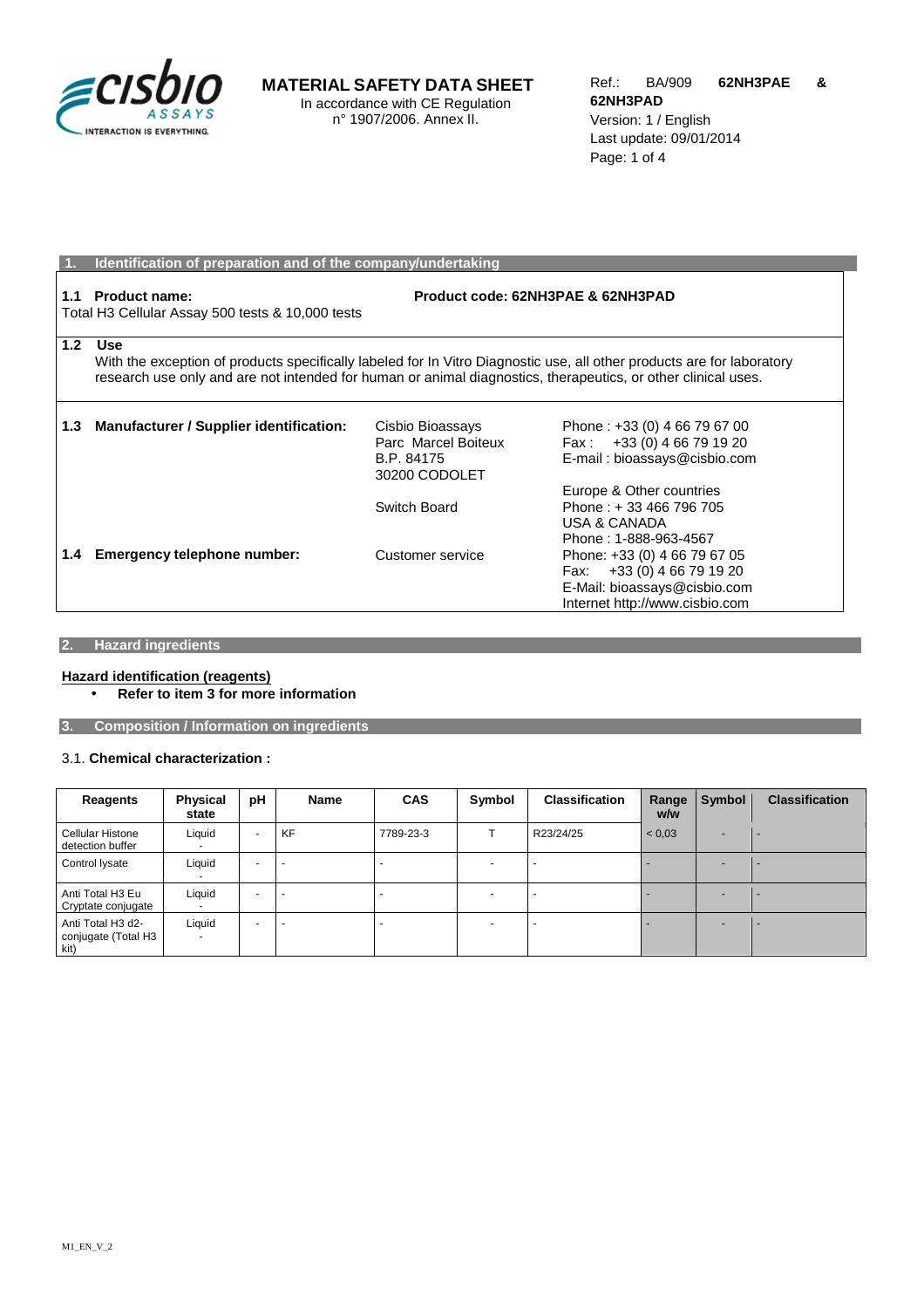

| 4.        | <b>First-aid and measures</b>           |                                                                                                                        |
|-----------|-----------------------------------------|------------------------------------------------------------------------------------------------------------------------|
| $\bullet$ | Eye or skin contact:                    | Immediately flush eyes or skin with plenty of water at least for 15 minutes.<br>Remove contaminated clothing.          |
| $\bullet$ | Inhalation:                             | Supply for fresh air. If not breathing, give artificial respiration.<br>For any breathing problems supply with oxygen. |
| $\bullet$ | Ingestion:                              | Secure that the person is conscious. Flush mouth with water and<br>immediately call a physician.                       |
| 5.        | <b>Fire-fighting measures</b>           |                                                                                                                        |
| $\bullet$ | Suitable extinguishing media:           | Use dry chemical powder or appropriate foam extinguisher.                                                              |
| $\bullet$ | Protecting equipment for fire-fighting: | Put on breath protecting equipment, wear protecting clothing to prevent<br>contact with skin and eyes.                 |

**6. Accidental release measures** 

Use appropriate protective equipment and methods to clean up spilled subtances promptly. Absorb spill using appropriate material. Collect and dispose waste in accordance with applicable regulations.

| 7. | <b>Handling and storage</b>                                                                                                                                            |                                                                                                                                                                                                                                                                            |
|----|------------------------------------------------------------------------------------------------------------------------------------------------------------------------|----------------------------------------------------------------------------------------------------------------------------------------------------------------------------------------------------------------------------------------------------------------------------|
| ٠  | <b>Handling</b><br>Advice for safe handling:                                                                                                                           | Avoid inhalation, contact with eyes, skin and clothing.                                                                                                                                                                                                                    |
|    | <b>Precaution</b>                                                                                                                                                      | Do not pipet by mouth. Do not eat, drink or smoke in areas where reagents<br>are handled.<br>Wear suitable one-way rubber gloves at work.<br>Avoid any splash and formation of aerosols.<br>For further advice see section 8.                                              |
|    | <b>Storage</b>                                                                                                                                                         | Keep in properly labeled containers.                                                                                                                                                                                                                                       |
| 8. | <b>Exposure controls / personal protection</b>                                                                                                                         |                                                                                                                                                                                                                                                                            |
| ٠  | Personal protective equipment<br>Respirator protection:<br>Hand protection:<br>Eye protection:<br>Body protection:<br><b>General protective and sanitary measures:</b> | Only required if dusts and aerosols are generated.<br>Wear compatible chemical resistant gloves.<br>Wear chemical safety goggles.<br>Wear protective clothing.<br>Safety shower and eyewash device.<br>Immediately remove contaminated clothing.<br>Wash hands after work. |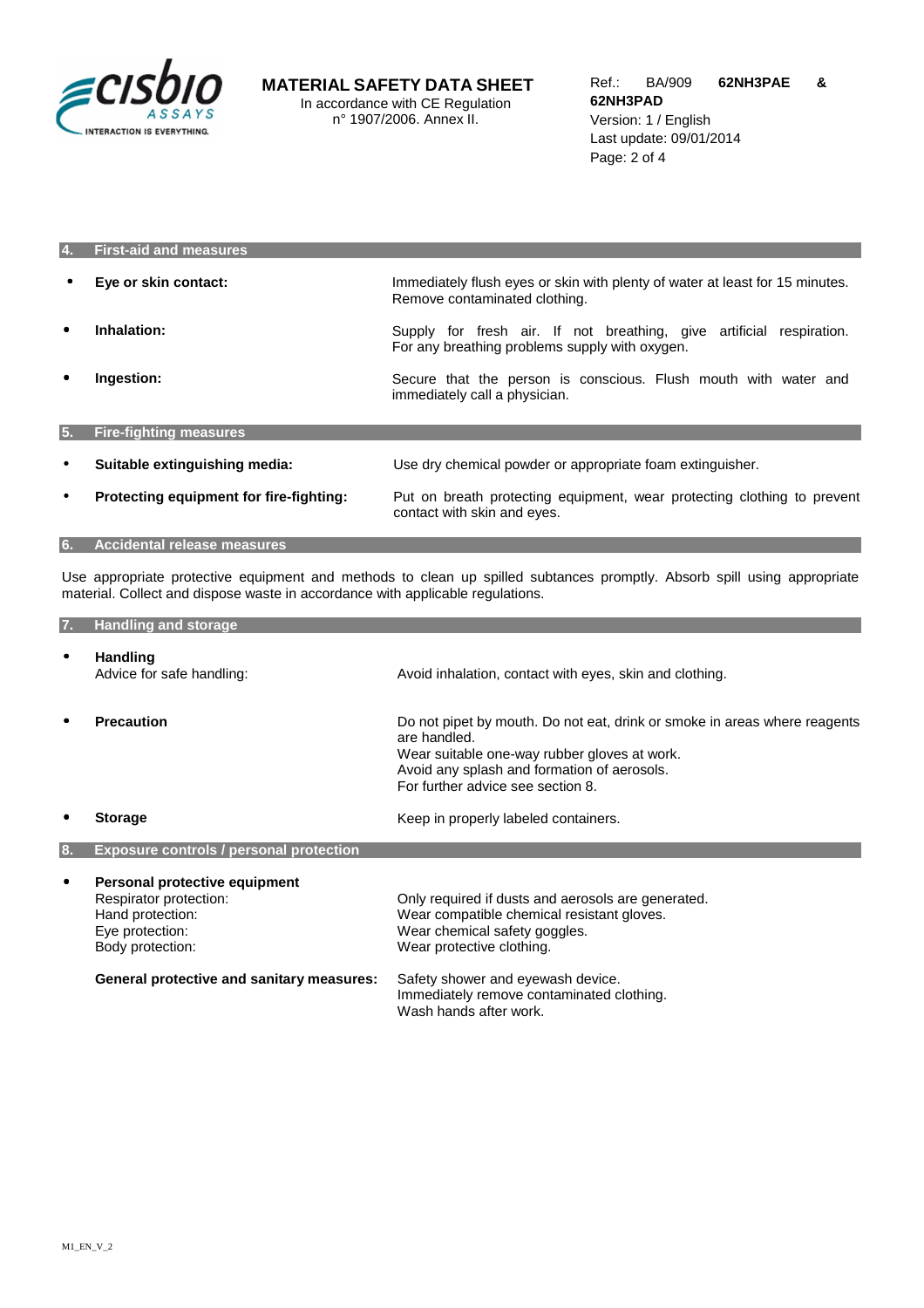

# **MATERIAL SAFETY DATA SHEET**

In accordance with CE Regulation n° 1907/2006. Annex II.

### **9. Physical and chemical properties**

|                     | Appearance<br>Physical state: Refer item 3.<br>Color: Refer item 3.                                             | Odour:<br>N/A                                                                                                                                               |
|---------------------|-----------------------------------------------------------------------------------------------------------------|-------------------------------------------------------------------------------------------------------------------------------------------------------------|
| $\bullet$           | <b>Chemical parameters</b><br>pH:<br>Melting point / melting range:<br>Flash point:<br><b>Relative density:</b> | Refer item 3.<br>Not applicable.<br>Not applicable.<br>Data not available.                                                                                  |
| 10.                 | <b>Stability and reactivity</b>                                                                                 |                                                                                                                                                             |
| $\bullet$<br>٠<br>٠ | <b>Stability:</b><br><b>Conditions to avoid:</b><br>Incompability:<br>Hazardous or decomposition products:      | Data not available.<br>Data not available.<br>Data not available.<br>Data not available.                                                                    |
|                     | <b>Toxicological information</b>                                                                                |                                                                                                                                                             |
|                     | <b>Toxicity:</b>                                                                                                | Data not available.                                                                                                                                         |
| 12.                 | <b>Ecological information</b>                                                                                   |                                                                                                                                                             |
|                     | <b>General advice:</b>                                                                                          | Prevent from getting into sewage, water, ground                                                                                                             |
|                     | Mobility and (bio)accumulation potential:                                                                       | Data not available.                                                                                                                                         |
|                     | <b>Ecotoxicity:</b>                                                                                             | Ecotoxic effects of the product are not expected. Quantitative data on the<br>ecological effect of this product is not available.                           |
|                     | Other information:                                                                                              | No ecological problems are expected when the product is handled and<br>used with due care and attention.                                                    |
| 13.                 | <b>Disposal consideration</b>                                                                                   |                                                                                                                                                             |
|                     | <b>Contaminated packaging:</b>                                                                                  | Dispose of according to local regulations.                                                                                                                  |
|                     | <b>Products:</b>                                                                                                | The product must be disposed of as a laboratory chemical according to                                                                                       |
|                     |                                                                                                                 | local regulations. Please contact responsible authority. Used reagents,<br>plates, and reagent kits dispose of as potential infectious laboratory<br>waste. |
|                     | <b>Pollutes:</b>                                                                                                | Remove pollutes with absorbing paper.<br>All material used for cleaning up must be disposed of as infectious<br>laboratory waste.                           |
|                     | <b>Transport information</b>                                                                                    |                                                                                                                                                             |
|                     | <b>Ground transportation/RID/ADR:</b>                                                                           |                                                                                                                                                             |
|                     |                                                                                                                 | Non-hazardous for road transport.                                                                                                                           |
|                     | Seaway/IMDG:                                                                                                    | Non-hazardous for sea transport.                                                                                                                            |

**• By air/OACI/IATA-DRG:** Non-hazardous for air transport.